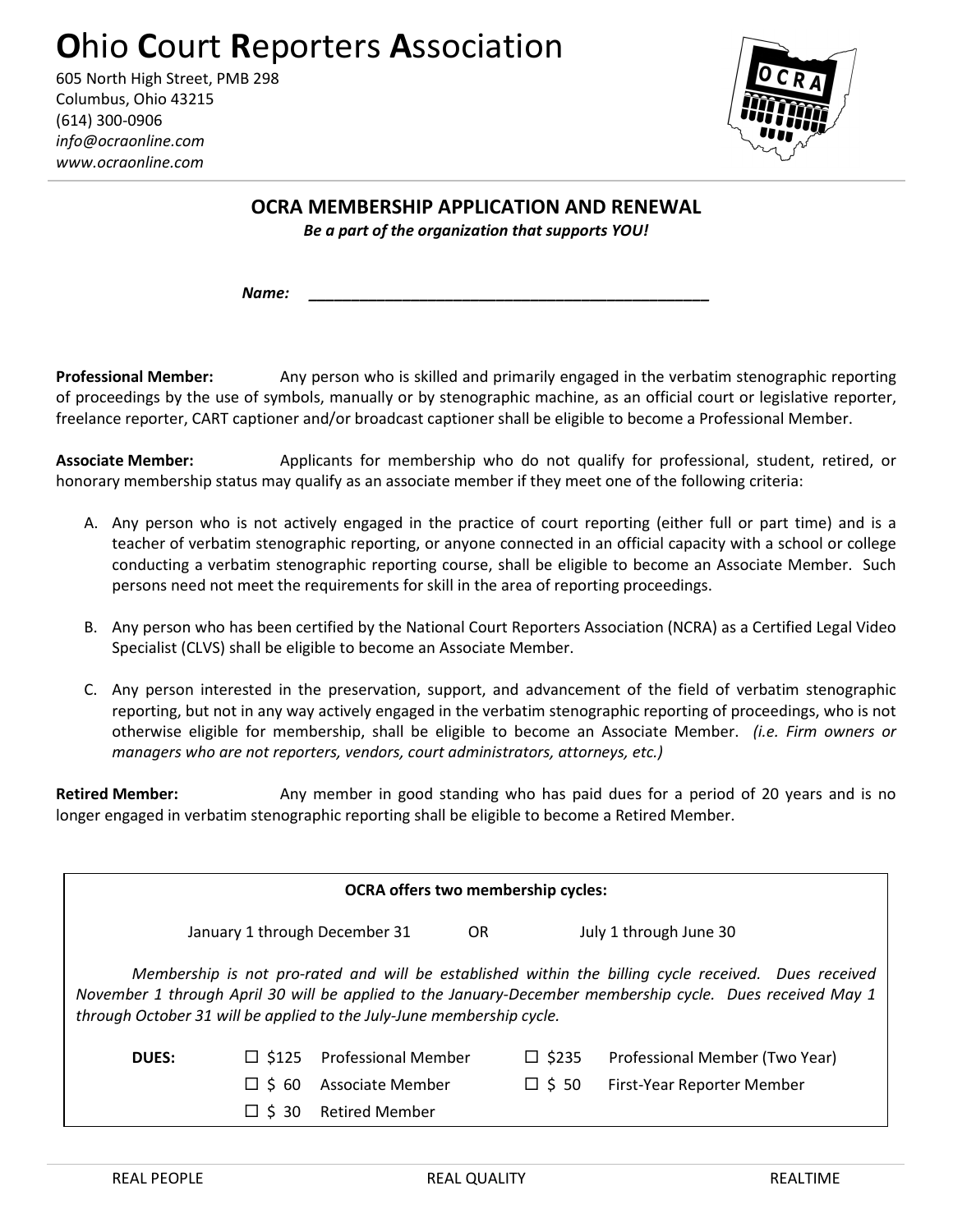## **OCRA Special Fund Contribution** –

The OCRA Special Fund is spent on legislative efforts and funds studies and reports in support of our legislative and special-need initiatives to protect and preserve the court reporting and captioning profession right here in Ohio. The Special Fund is not used for political contributions.

Please consider contributing to OCRA's Special Fund this year!

\$\_\_\_\_\_\_\_\_\_\_\_\_\_\_\_\_\_\_\_\_\_\_

## **Online Reporter Referral** –

As a benefit of membership, your information is listed in the OCRA Membership Directory only. Listing includes: Name, certifications, preferred address, phone, and email.

Enhanced referral public listings are available for \$100 per year and include all of the above, plus a color logo, website listing, and brief description of services offered (\$400 for non-members).

Include front page banner ad scrolling for an additional \$100 yearly fee. You will be contacted following payment for submission of your banner ad (\$500 for non-members).

| $\Box$ One-year enhanced listing         | \$100 |
|------------------------------------------|-------|
| $\Box$ One-year with banner ad scrolling | \$200 |

| <b>TOTAL REMITTED</b><br>\$.                                                                                                                                                      |            |          |
|-----------------------------------------------------------------------------------------------------------------------------------------------------------------------------------|------------|----------|
| I have enclosed check #<br>П.                                                                                                                                                     |            |          |
| Charge my credit card. Name on Card<br>$\Box$                                                                                                                                     |            | Exp      |
|                                                                                                                                                                                   | <b>CVC</b> | Zip Code |
| Make checks payable to OCRA and mail to:<br><b>Ohio Court Reporters Association (OCRA)</b><br>C/O Sarah Nageotte, Executive Director<br>2274 Chapel Road<br>Jefferson, Ohio 44047 |            |          |

So that we may have an accurate record and honor your preferences, please complete the enclosed member data form and include with your payment. You may also renew and update your information online using our secure server at www.ocraonline.com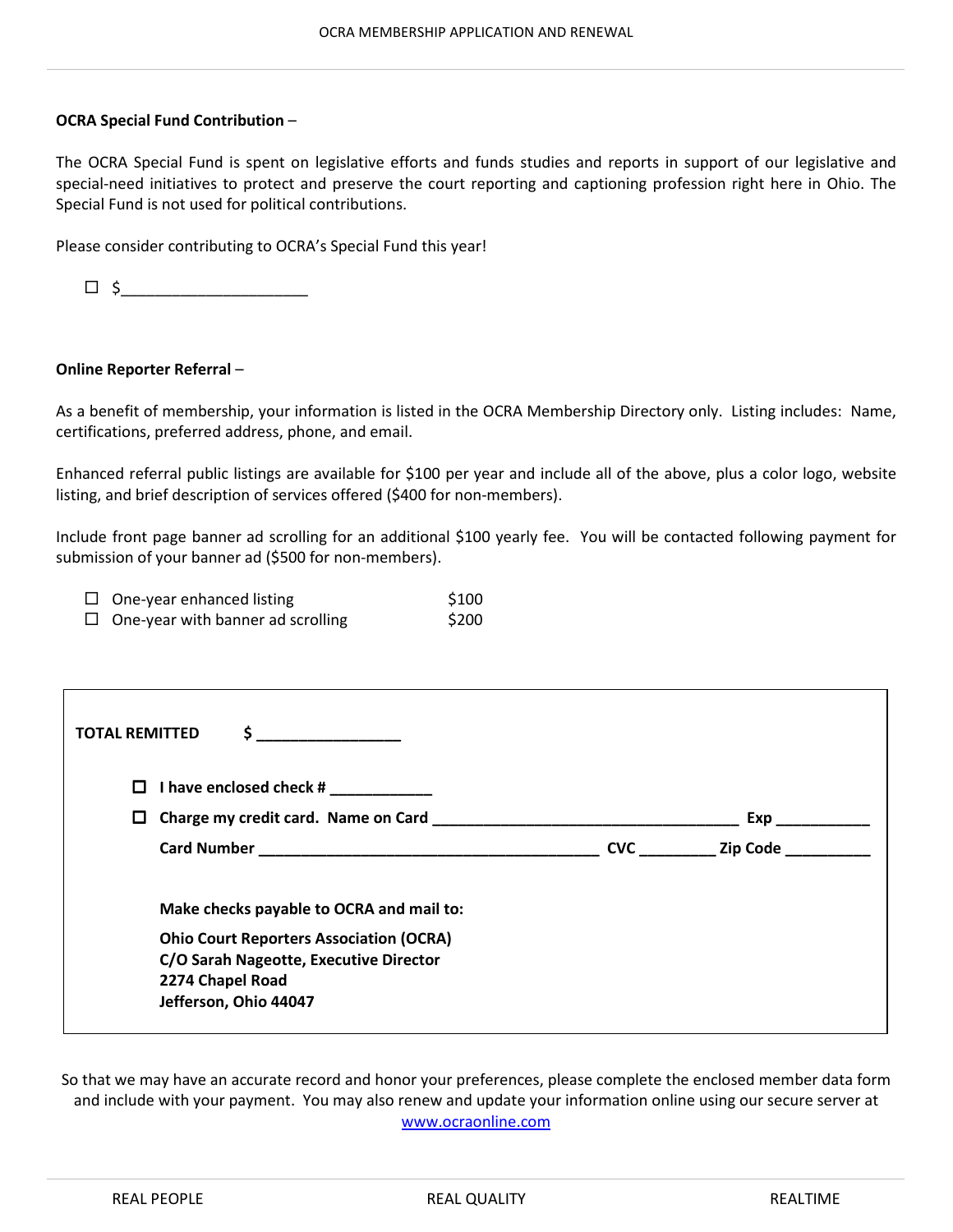## **Member Data Form**

OCRA lists the following information in its online Membership Directory: Name, certifications, preferred address, phone, and email. This information is only viewable to current members of OCRA. On occasion, we provide names and preferred addresses of members to approved outside sources, such as the Ohio Legal Directory and industry vendors. If you would prefer we do not list the following information, please check where applicable.

| $\Box$ Do not list any information                      | $\Box$ Do not list my phone number |                      |                 | $\Box$ Do not list my email                                 |          |
|---------------------------------------------------------|------------------------------------|----------------------|-----------------|-------------------------------------------------------------|----------|
| <b>Personal Information</b>                             |                                    |                      |                 | <u> 1989 - Johann Stoff, amerikansk politiker (d. 1989)</u> |          |
|                                                         |                                    |                      |                 | Gender: __________________                                  |          |
|                                                         |                                    |                      |                 | Date of birth: _______________                              |          |
|                                                         |                                    |                      |                 |                                                             |          |
|                                                         |                                    |                      |                 |                                                             |          |
| Are you interested in having a student intern with you? |                                    | $\Box$ Yes $\Box$ No |                 |                                                             |          |
| Would you be interested in being a student mentor?      |                                    | $\Box$ Yes $\Box$ No |                 |                                                             |          |
| Are you interested in working on any OCRA committees?   |                                    | $\Box$ Yes $\Box$ No |                 |                                                             |          |
| <b>Contact Information</b>                              | Preferred                          |                      | $\Box$ Business | $\Box$ Home                                                 |          |
| <b>Business</b>                                         |                                    |                      |                 |                                                             |          |
|                                                         |                                    |                      |                 |                                                             |          |
|                                                         |                                    |                      |                 |                                                             |          |
|                                                         |                                    |                      |                 |                                                             |          |
|                                                         |                                    |                      |                 |                                                             |          |
|                                                         |                                    |                      |                 |                                                             |          |
| Home                                                    |                                    |                      |                 |                                                             |          |
|                                                         |                                    |                      |                 |                                                             |          |
|                                                         |                                    |                      |                 |                                                             |          |
|                                                         |                                    |                      |                 |                                                             |          |
|                                                         |                                    |                      |                 |                                                             |          |
| <b>REAL PEOPLE</b>                                      | <b>REAL QUALITY</b>                |                      |                 |                                                             | REALTIME |